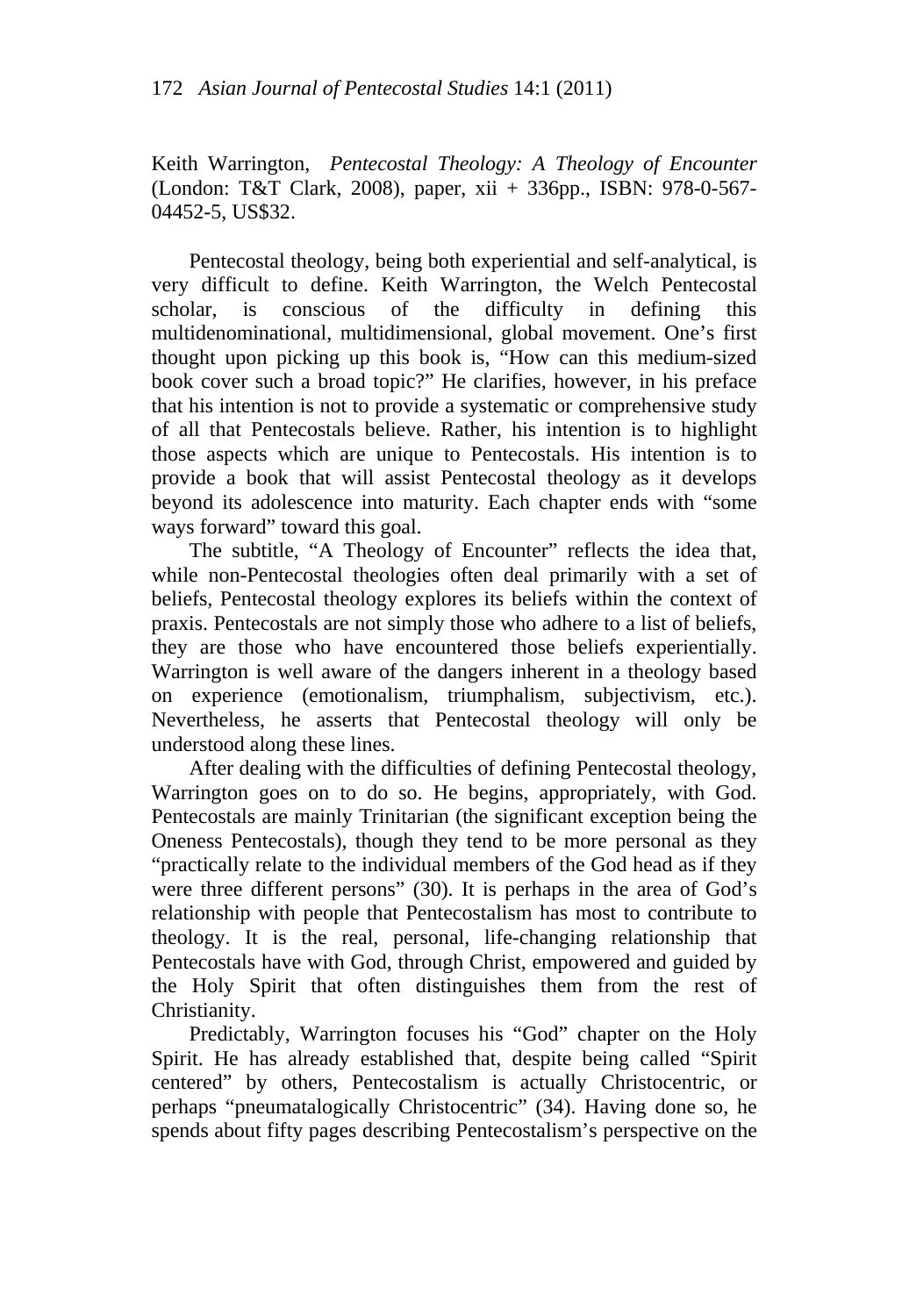Holy Spirit, the believer's relationship with the Holy Spirit, and the charismata. The rest of the chapter deals with Baptism in the Spirit, a central facet of Pentecostal theology. He deals with subsequent and initial evidence, making an effort to explain various perspectives within Pentecostalism.

Warrington next discusses the church. Ecclesiology, he points out, is a weak point in Pentecostal theology, which is generally more interested in soteriology (132), though this weakness is being corrected by such authors as Veli-Matti Kärkkäinen, Simon Chan, and Frank Macchia, among others. Pentecostals have an expectation that the church will experience the immediate, transforming, and empowering presence of God. As he describes various aspects of the church, he focuses on the differences in Pentecostal praxis, such as the role of women in church leadership (143). He also spends considerable time in this chapter describing "some ways forward" in areas such as higher education, ordinances, and ecumenism.

In "The Bible" (ch. 5), after an overview of orthodox Christian theology, Warrington steps into the Pentecostal world to discuss the importance of application, the use of narrative, and the value of personal experience in interpreting Scripture. Of particular concern to him is that Pentecostals must continue to grow in their value of using their intellect in interpreting the Bible, using established rules of hermeneutics to do so.

Chapter 6, "Spirituality and Ethics" appears to be a place for Warrington to put topics that did not readily fit anywhere else. He briefly mentions the importance of sanctification and the desire for holiness, which he sees as decreasing within Pentecostalism (211). One reason for the deep spirituality that often characterizes Pentecostals is the emphasis on prayer, which is seen as relational and corporate (as well as individual). Worship, expectant and spontaneous, is also an important part of a Pentecostal's spirituality as a regular means of encountering God. This chapter also addresses the accusation that Pentecostals neglect social and political concerns. While this may have been somewhat true in the past, Warrington shows that Pentecostals are now significantly engaged in political and social issues all over the world.

Next, in the chapter about "Mission," the passionate Pentecostal commitment to spreading the gospel throughout the world is seen as central to understanding the movement. Pentecostals have inherent advantages as missionaries. Their firm commitment to the Great Commission, their empowering Spirit baptism, the signs and wonders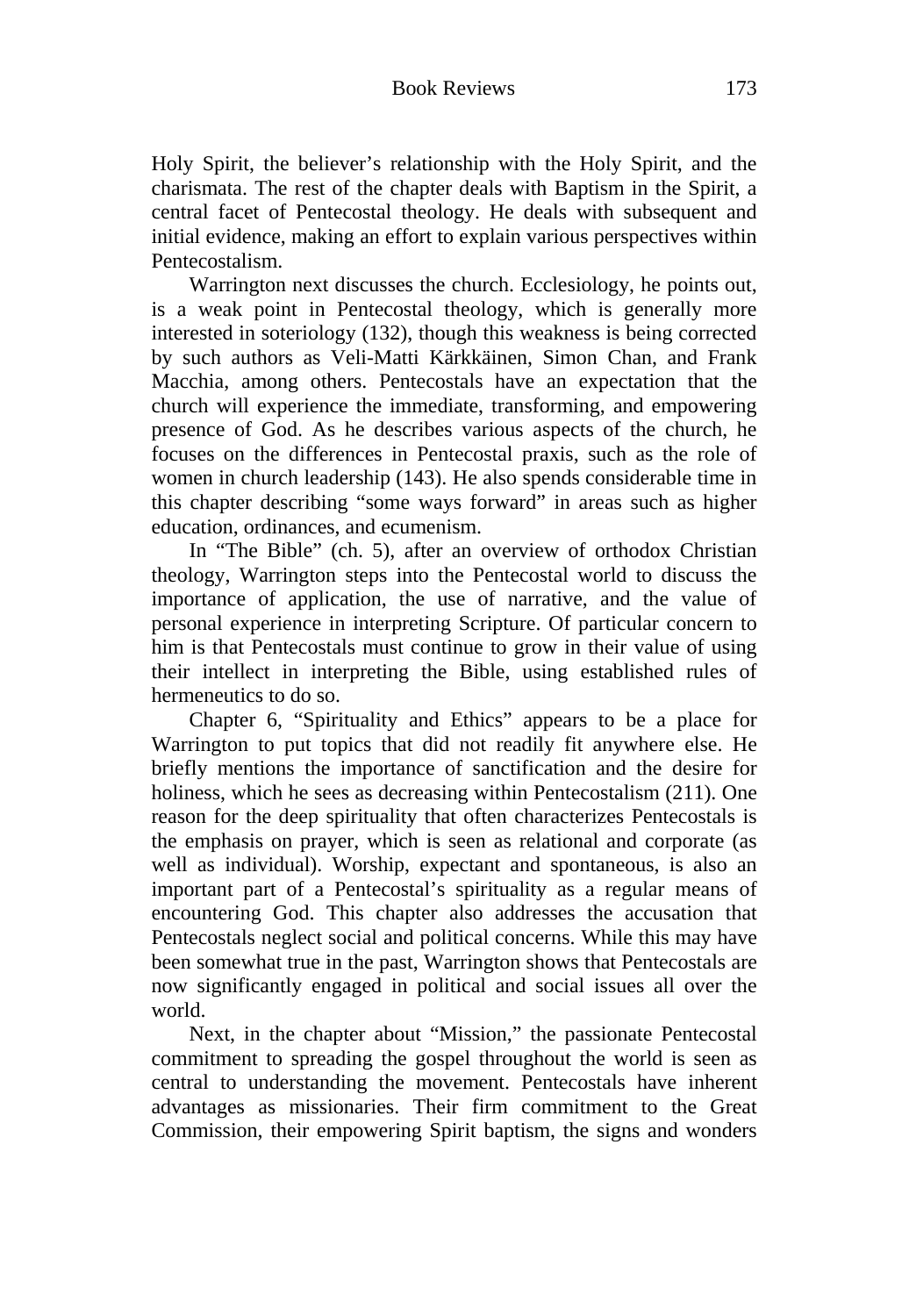that have accompanied them, their spiritual worldview, their pragmatism, and their belief in the imminent return of Christ have given them an enthusiasm and efficacy in missions that has changed the world.

"Healing, Exorcism and Suffering" are specialties of Warrington, who has extensively researched and written on these topics. He briefly deals with many issues within the doctrine of healing, such as the role of faith, prayer, sin, the name of Jesus, the use of oil, and the laying on of hands. He also addresses the question of whether healing is guaranteed by the atonement. As he examines Matthew 8:14-17, Isaiah 53:4-5, and 1 Peter 2:24, Warrington reveals his own belief that this doctrine is erroneous and has led Pentecostals to neglect the reality and importance of suffering.

The final chapter, which discusses eschatology, is mainly a description of different perspectives on the millennium, the parousia, and eternal life (heaven or hell). Warrington shows the variety (and uncertainty) that exists within Pentecostalism in these matters and encourages openness to different perspectives in the interest of fellowship and unity (323).

Warrington is successful in achieving his goal to set forth a basic Pentecostal theology as a starting point for further discussion. He does very well at presenting a global view of Pentecostalism, which is refreshing in a world dominated by American publishing. The brevity of his descriptions and explanations is both a strength and a weakness. On one hand, the book is easy to read and easy to understand, but on the other hand it is at best introductory on all these topics.

Another strength of this book is the largely unbiased manner in which he presents Pentecostalism and the various views within the movement. He is realistic about the faults of existing Pentecostal theologies. By candidly exposing the weaknesses of Pentecostal theology, he provides a motivation and means to encourage its improvement.

The footnotes are extensive and show that Warrington's aim is not to simply assert his own opinion of what constitutes Pentecostal theology, but to describe the position of the entire global movement. He does this ably, by quoting not only Western scholars, but Asians, Africans, Latin Americans, and many missionaries also.

One significant weakness of this book is the lack of a bibliography. The introductory nature of the book begs further study. The natural place to begin such a study is with the authors mentioned by Warrington, but the only bibliographic information is found in the